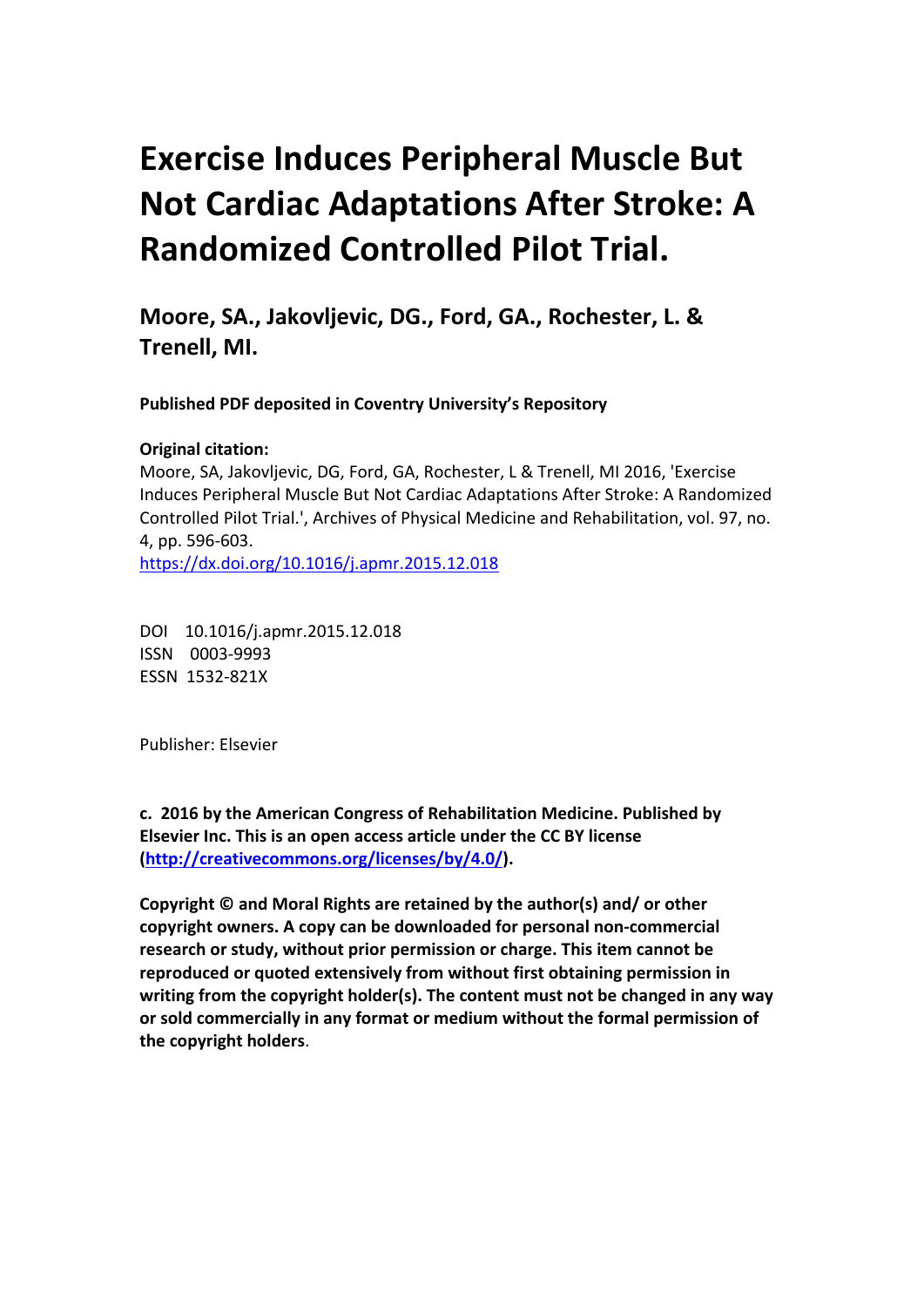

## Archives of Physical Medicine and Rehabilitation

journal homepage: [www.archives-pmr.org](http://www.archives-pmr.org) Archives of Physical Medicine and Rehabilitation [2016;97:596-603](http://dx.doi.org/10.1016/j.apmr.2015.12.018)



ORIGINAL RESEARCH

## Exercise Induces Peripheral Muscle But Not Cardiac Adaptations After Stroke: A Randomized Controlled Pilot Trial



Sarah A. Moore, PhD,<sup>a,\*</sup> Djordje G. Jakovljevic, PhD,<sup>a,b,\*</sup> Gary A. Ford, FRCP,<sup>c</sup> Lynn Rochester, PhD,<sup>d</sup> Michael I. Trenell, PhD<sup>a,b</sup>

From the <sup>a</sup>Institute of Cellular Medicine, Newcastle University, Newcastle upon Tyne; <sup>b</sup>Research Councils UK, Newcastle Centre for Ageing and Vitality, Newcastle upon Tyne; <sup>c</sup>University of Oxford, Oxford; and <sup>d</sup>Institute of Neuroscience, Newcastle University, Newcastle upon Tyne, United Kingdom.

\*Moore and Jakovljevic contributed equally to this work.

#### Abstract

Objective: To explore the physiological factors affecting exercise-induced changes in peak oxygen consumption and function poststroke. Design: Single-center, single-blind, randomized controlled pilot trial.

Setting: Community stroke services.

Participants: Adults (N=40; age>50y; independent with/without stick) with stroke (diagnosed >6mo previously) were recruited from 117 eligible participants. Twenty participants were randomized to the intervention group and 20 to the control group. No dropouts or adverse events were reported. Interventions: Intervention group: 19-week (3times/wk) progressive mixed (aerobic/strength/balance/flexibility) community group exercise program. Control group: Matched duration home stretching program.

Main Outcome Measures: (1) Pre- and postintervention: maximal cardiopulmonary exercise testing with noninvasive (bioreactance) cardiac output measurements; and (2) functional outcome measures: 6-minute walk test; timed Up and Go test, and Berg Balance Scale.

Results: Exercise improved peak oxygen consumption (18 5 to 21 5mL/(kg·min);  $P < 01$ ) and peak arterial-venous oxygen difference (9.2 2.7 to 11.4 2.9mL of O<sub>2</sub>/100mL of blood;  $P < 01$ ), but did not alter cardiac output (17.2 4 to 17.7 4.2L/min;  $P = .44$ ) or cardiac power output (4.8 1.3 to 5.0 1.35W; P=.45). A significant relation existed between change in peak oxygen consumption and change in peak arterial-venous oxygen difference  $(r=.507; P<.05)$ , but not with cardiac output. Change in peak oxygen consumption did not strongly correlate with change in function.

Conclusions: Exercise induced peripheral muscle, but not cardiac output, adaptations after stroke. Implications for stroke clinical care should be explored further in a broader cohort.

Archives of Physical Medicine and Rehabilitation 2016;97:596-603

ª 2016 by the American Congress of Rehabilitation Medicine. Published by Elsevier Inc. This is an open access article under the CC BY license [\(http://creativecommons.org/licenses/by/4.0/](http://creativecommons.org/licenses/by/4.0/)).



An audio podcast accompanies this article. Listen at [www.archives-pmr.org.](http://www.archives-pmr.org)

Cardiorespiratory fitness (CRF) levels are decreased after stroke, potentially leading to an increased risk of further cardiovascular disease. $<sup>2</sup>$  $<sup>2</sup>$  $<sup>2</sup>$  The criterion standard measure of CRF is peak oxygen</sup> consumption, which is the product of the capacity of the cardiovascular system to supply oxygen (ie, cardiac output) and the ca-Supported by the Newcastle Centre for Brain Ageing and Vitality, the UK National Institute for pacity of skeletal muscles to use oxygen (ie, arterial-venous oxygen Health Research Biomedical Research Centre for Ageing and pears to be limited by the cardiovascular system.<sup>[3](#page-7-0)</sup> The relation befrom the National Institute for Health Research, and the Centre for Brain Ageing and Vitality, tween peak oxygen consumption and oxygen supply and oxygen Newcastle University.<br>Clinical Trial Registration No.: ISRCTN4102690 Disclosures: none. Sectional studies have presented opposing views on the Disclosures: none.

0003-9993 @ 2016 by the American Congress of Rehabilitation Medicine. Published by Elsevier Inc. This is an open access article under the CC BY license [\(http://creativecommons.org/licenses/by/4.0/\)](http://creativecommons.org/licenses/by/4.0/).

<http://dx.doi.org/10.1016/j.apmr.2015.12.018>

Health Research Biomedical Research Centre for Ageing and Age-Related Disease award to the<br>Newcastle upon Tyne Hospitals NHS Foundation Trust, and the Medical Research Council difference). In healthy individuals, peak oxyg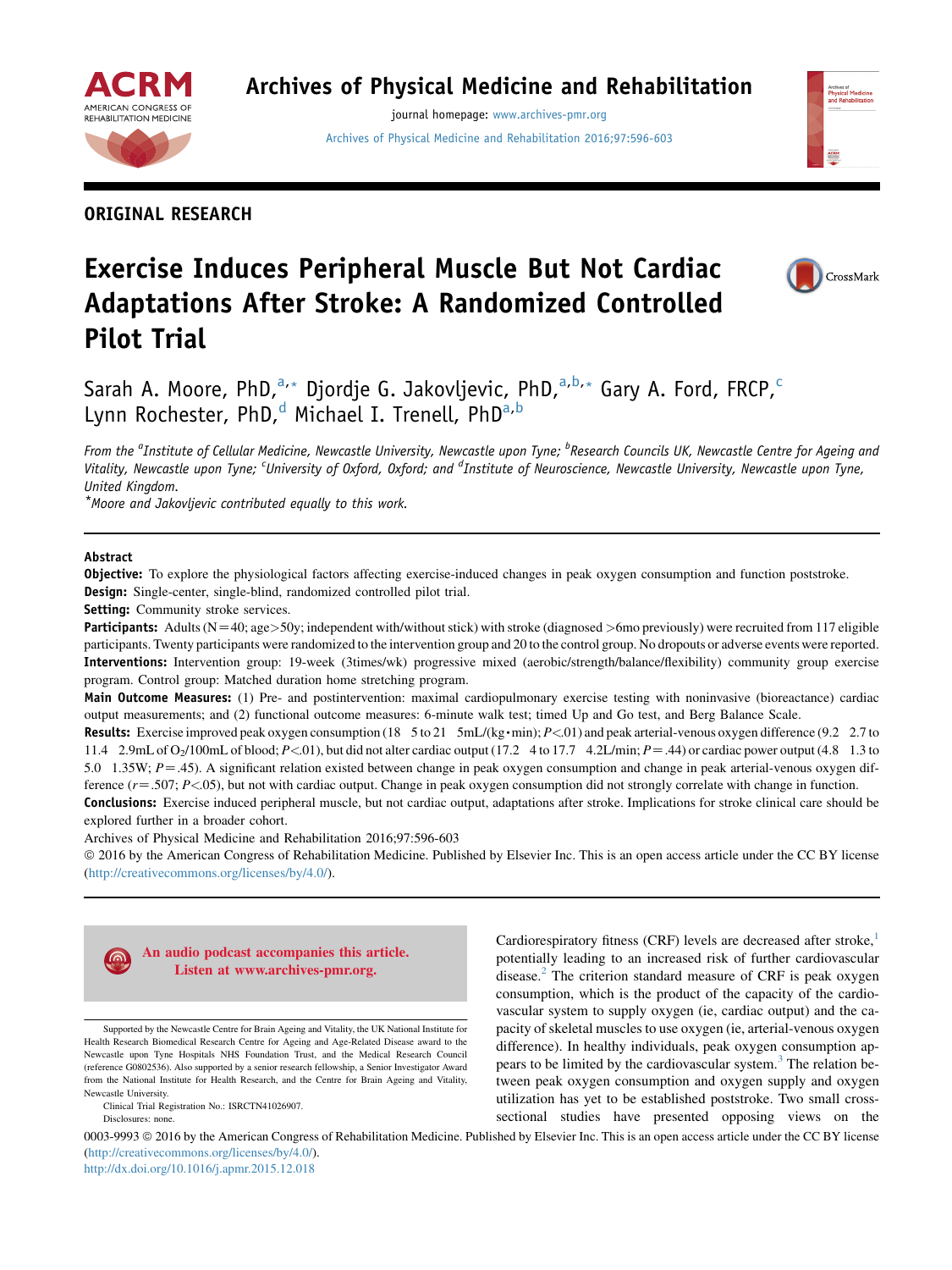physiological basis of peak oxygen consumption poststroke. The first study<sup>[4](#page-7-0)</sup> indicated that reduced peak oxygen consumption is secondary to a decline in peak and reserve cardiac output. The second, more recent study, $5$  demonstrated that peak oxygen consumption and the ability of skeletal muscles to extract oxygen is reduced poststroke, but cardiac function and pumping capability are maintained.

Investigating how exercise mediates central oxygen supply and peripheral oxygen utilization may lead to a greater understanding of peak oxygen consumption poststroke and how it can be improved. Stroke can lead to a number of negative peripheral skeletal muscle adaptations (eg, change in muscle fiber type and vasculature).<sup>[6](#page-7-0)</sup> Central comorbidities such as heart disease and hypertension are also highly prevalent in this population.<sup>[7](#page-7-0)</sup> Exercise is a potential intervention capable of promoting both central and peripheral adaptations, and these changes may affect both function and CRF poststroke.

This study aims to explore central and peripheral adaptations to exercise poststroke and the physiological mechanisms that are related to exercise-induced changes in peak oxygen consumption and function. Our hypotheses are that after stroke, (1) structured exercise will improve central oxygen supply and peripheral oxygen utilization; (2) exercise-induced change in peak oxygen consumption will be strongly associated with adaptations in both central oxygen supply and peripheral oxygen utilization; and (3) exercise-induced change in peak oxygen consumption and peripheral muscle oxygen utilization will be strongly associated with improvements in function.

## Methods

#### Study design

The study design was a single-center, single-blind, randomized controlled pilot trial. The trial was approved by the County Durham and Tees Valley Research and Ethics Committee. All participants gave informed written consent for the study. The study was performed in accordance with the ethical standards laid down in the 1975 Declaration of Helsinki and as revised in 2013. Primary outcomes for this study have been reported previously.<sup>[8](#page-7-0)</sup> This article presents a subanalysis of the primary findings.

### Participants

#### Eligibility criteria

 performing regular exercise ( 3times/wk, moderate intensity). The inclusion criteria for the study were as follows: (1) age  $>50$ years; (2) stroke diagnosed (>6mo previously) by a stroke specialist; (3) able to complete a 6-minute walk test (6MWT) with or without a stick; (4) living at home; (5) discharged from all conventional physiotherapy interventions; and (6) not already The exclusion criteria were as follows: (1) the absolute and

| List of abbreviations: |                                      |  |  |  |
|------------------------|--------------------------------------|--|--|--|
|                        | <b>6MWT</b> 6-minute walk test       |  |  |  |
|                        | 10MWT 10-meter walk test             |  |  |  |
|                        | <b>BBS</b> Berg Balance Scale        |  |  |  |
|                        | <b>CRF</b> cardiorespiratory fitness |  |  |  |
|                        | <b>SLE</b> single limb exercise      |  |  |  |
|                        | TUG timed Up and Go                  |  |  |  |

relative contraindications to exercise testing as stated by the American Heart Association<sup>[9](#page-7-0)</sup>; (2) diabetes; (3) neurological disorders other than stroke; (4) pain on walking (visual analog scale score,  $>5$ ); (5) inability to follow 2 stage commands; (6) cognitive impairment (Mini-Mental Scale Examination score, <24); and (7) untreated major depression.

#### Setting

Participants were recruited from community stroke services by National Institute for Health North East Stroke Local Research Network clinical trial officers, stroke health professionals, or advert.

#### Exercise intervention

The intervention was adapted from the Fitness and Mobility Exercise Program designed by Eng in  $2006$ .<sup>[10](#page-7-0)</sup> The intervention was a "mixed" exercise program consisting of functional exercises designed to improve flexibility, strength, aerobic capacity, and balance. The intervention was delivered using a previously described protocol.<sup>8</sup> In brief, classes were delivered in the community for 19 weeks by a fitness instructor and a physiotherapist (3times/wk, 45-60min). Participants wore a heart rate monitor, $a$ and the intensity of the exercise was gradually increased, working within a heart rate zone determined using the Karvonen formula<sup>11</sup>  $(40\% - 50\%$  of participant's maximum heart rate, with increasing increments of  $10\%$  every 4wk up to  $70\% - 80\%$ ). Repetition and resistance were used to progress strength and balance exercises.

#### Control group intervention

The control group completed a matched duration home stretching program. Ten seated stretches were repeated 3 times for the upper and lower body. Participants were given an instruction booklet and diary to record activity and changes in medication/diet/physical activity and telephoned fortnightly for progress.

#### **Outcomes**

Primary outcomes have been published previously.<sup>[8](#page-7-0)</sup> Outcomes listed below represent only the variables explored in this secondary analysis: cardiorespiratory and functional performance measures. Outcome assessment was conducted within 2 weeks preintervention and 1 week postintervention by trained assessors blinded to the study hypotheses and group assignment.

#### Exercise testing

Expired gases (METALYZER  $3B^b$  $3B^b$ ) were collected at rest for 5 minutes and continuously during a maximal progressive exercise test conducted with an electromagnetically controlled recumbent bi[c](#page-7-0)ycle ergometer (Corival<sup>c</sup>). A warm-up was done at 20W for 3 minutes followed by 10-W increments every minute until volitional exhaustion. The 12-lea[d](#page-7-0) electrocardiogram (Custo<sup>d</sup>) was continuously monitored, and blood pressure was recorded twice at rest, during exercise, and at peak exercise and recovery. Peak *exercise* was defined as a respiratory exchange ratio of  $>1.05$ ; the absence of an increase in oxygen consumption despite a further increase in exercise intensity; a rating of perceived exertion of >18 on the category Borg scale or voluntary termination of the test. $12$ 

#### Cardiorespiratory fitness

Peak oxygen consumption was calculated as the average oxygen uptake during the last minute of exercise (expressed in milliliters per kilogram per minute). Peak work rate was defined as the peak wattage on test termination.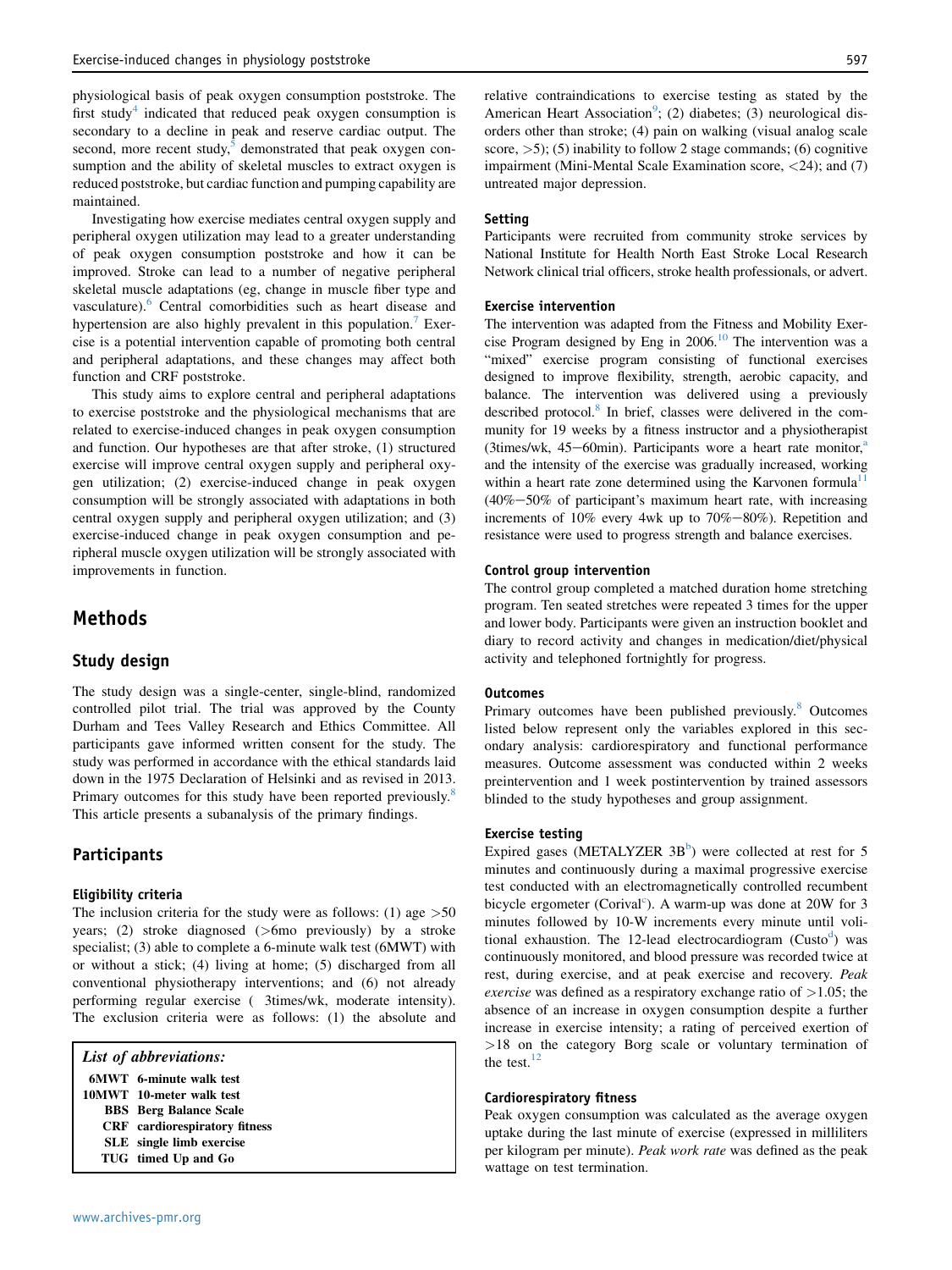#### Cardiovascular system

 diac output was calculated as stroke volume heart rate. Mean was calculated as (cardiac output mean arterial blood pressure)  $(2.22 \quad 10^{-3})$ .<sup>[5](#page-7-0)</sup> Cardiac hemodynamics were measured using a bioreactance syst[e](#page-7-0)m (NICOM<sup>e</sup>) following a previously described protocol.<sup>[13](#page-7-0)</sup> Bioreactance has been demonstrated to be a valid and reliable method for estimating cardiac output at rest and during the different stages of graded exercise testing, including maximal exertion.<sup>[13,14](#page-7-0)</sup> Cararterial blood pressure was calculated as diastolic blood pressure  $+$ (1/3) (systolic blood pressure - diastolic blood pressure) (expressed in millimeter of mercury), and cardiac power output

#### Peripheral muscle oxygen extraction

Peak arterial-venous oxygen difference (expressed in milliliters of oxygen per 100 milliliters of blood) was calculated as the ratio between peak oxygen consumption and peak cardiac output.

#### Functional outcome measures

The functional outcome measures were as follows:  $6MWT<sub>15</sub>$  $6MWT<sub>15</sub>$  $6MWT<sub>15</sub>$ 10-meter walk test (10MWT), $^{16}$  $^{16}$  $^{16}$  timed Up and Go (TUG) test, $^{17}$  $^{17}$  $^{17}$ and Berg Balance Scale (BBS).<sup>[18](#page-7-0)</sup>

#### Randomization

An allocation sequence to randomize to either the exercise or the control group was created using a computer "true" random number generator [\(www.random.org\)](http://www.random.org) and delivered after screening by an administrator not associated with the trial.

#### Statistical methods

There were no missing values in the data set; therefore, all participants were included in the analysis. Data were inspected for outliers using standard Z-distribution cutoffs and Mahalanobis distance tests. Normality of distribution was tested using a Kolmogorov-Smirnov test. Pre- and postintervention within-group analyses were performed using a paired  $t$  test if data conformed to the assumptions of normality; if not, then the Wilcoxon signed rank test was used. Between-group differences were assessed using change scores that were compared using independent sample t tests.

Pearson (or Spearman rank) correlation coefficient was used to explore associations between change scores in different variables. Cutoff scores to interpret effect size were .10 for small, .30 for moderate, and .50 for large.<sup>[19](#page-7-0)</sup> Statistical significance was indicated if  $P < 0.05$ . All data are presented as means SD or as otherwise indicated. The sample size calculation for the main trial was presented in our previous publication of the main trial findings. $\frac{8}{3}$ 

## Results

#### Participant characteristics

A review of baseline characteristics and trial feasibility has been described previously.<sup>[8](#page-7-0)</sup> In brief, 400 patients were assessed to determine eligibility for the trial. Forty participants, with matching baseline characteristics, were randomized and completed the trial (see the CONsolidated Standards Of Reporting Trials diagram in [fig](#page-4-0) 1). The trial sample size provided sufficient power to explore our primary outcome.<sup>[8](#page-7-0)</sup> The cohort included 34 men  $(85%)$ 

 and 6 women (15%) (mean age, 69 9 years). Time since stroke was on average  $19$  26 months (range,  $6-144$ mo). Impairment levels of participants were mild to moderate (National Institute for Health Stroke Scale score range, 0-8). All participants achieved the prespecified criteria for peak exercise. Normality testing was performed for all variables as described in the Methods section, and all but 3 data sets conformed to the assumptions of normality.

#### Main results

#### Hypothesis 1: Exercise will improve central oxygen supply and peripheral oxygen utilization

Exercise significantly improved peripheral oxygen utilization as measured by peak arterial-venous oxygen difference. Exercise did not alter central oxygen supply as measured by baseline and peak cardiac output and cardiac power output ([table](#page-5-0) 1).

#### Hypothesis 2: Exercise-induced change in peak oxygen

consumption will be strongly associated with adaptations in both central oxygen supply and peripheral oxygen utilization Peak arterial-venous oxygen difference increased by 24% with exercise (see [table](#page-5-0) 1). Change in peak oxygen consumption was significantly correlated with change in arterial-venous oxygen difference  $(r=.51; P<.05)$ , but not significantly correlated with either peak cardiac output ( $r = .06$ ;  $P = .82$ ) ([fig](#page-6-0) 2) or peak cardiac power output  $(r=0.01; P=.98)$ .

#### Hypothesis 3: Exercise-induced change in peak oxygen consumption and peripheral muscle oxygen utilization will be strongly associated with improvements in function

Significant between-group differences were demonstrated in favor of the exercise intervention in all functional outcome measures including 6MWT, 10MWT, TUG test, and BBS (see [table](#page-5-0) 1). Exercise-induced changes in peak oxygen consumption and peripheral muscle oxygen utilization were not strongly associated with improvements in function [\(table](#page-6-0) 2). A moderate significant correlation was observed between exercise-induced change in peak oxygen consumption and change in 10MWT and TUG test scores (see [table](#page-6-0) 2). No other significant correlations were demonstrated between changes in peak oxygen consumption and peripheral muscle oxygen utilization and changes in function.

## **Discussion**

This is the first study to explore the effect of exercise on cardiac and peripheral muscle adaptations poststroke. It is also the first study to explore physiological mechanisms associated with exercise-induced changes in peak oxygen consumption and function poststroke. Community-based exercise led to marked improvements in peak oxygen consumption and peripheral muscle oxygen utilization. Exercise did not alter central hemodynamics. Exercise-induced change in peak oxygen consumption was related to the ability of the skeletal muscles to extract oxygen, rather than cardiac function. Although exercise-induced improvements were demonstrated in both peak oxygen consumption and functional outcome measures, these improvements were not strongly related.

We have previously reported that the ability of skeletal muscles to extract oxygen is reduced poststroke, but cardiac function and pumping capability are not altered.<sup>[5](#page-7-0)</sup> Present findings extend this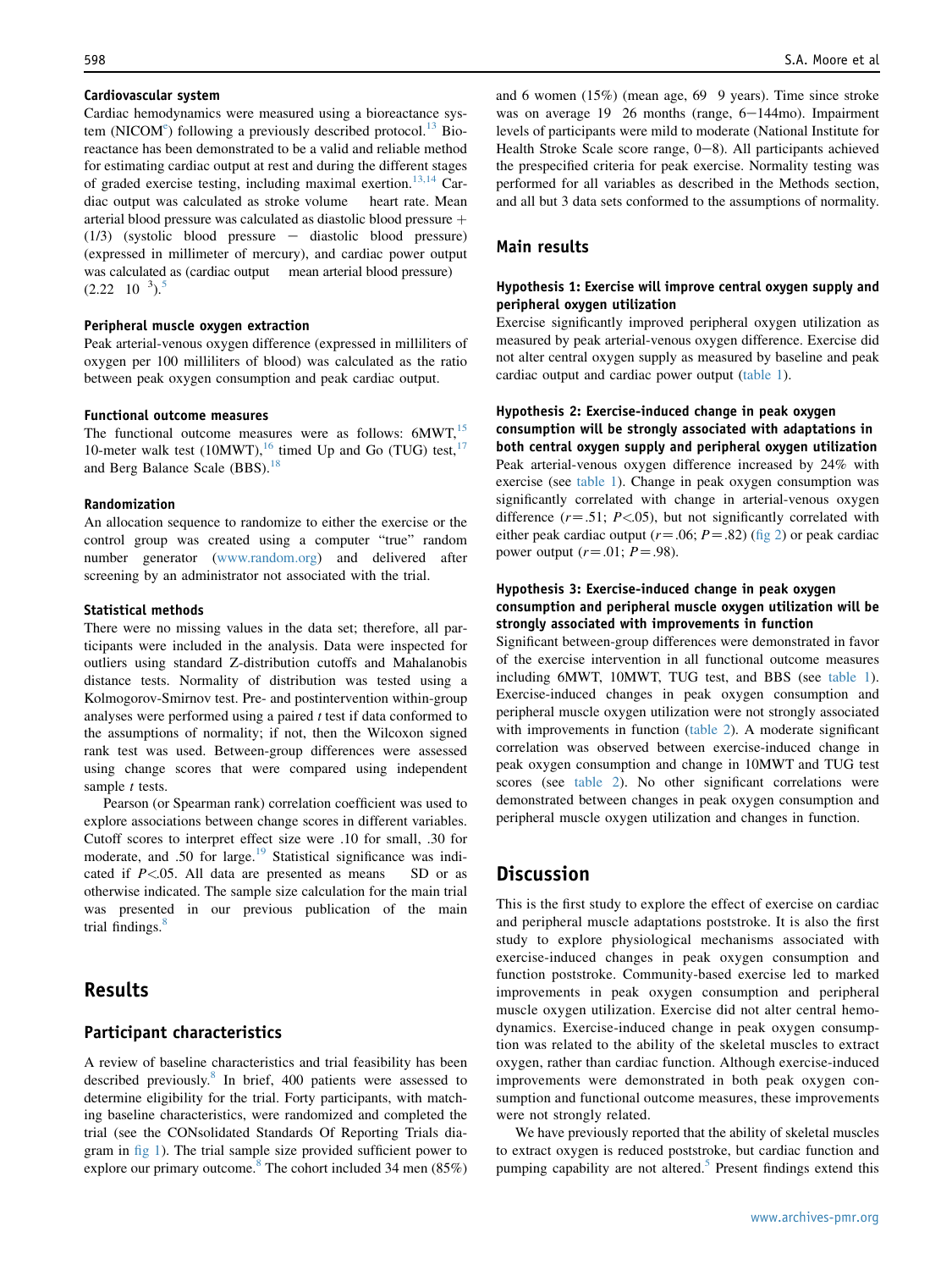<span id="page-4-0"></span>

Fig 1 Flow diagram of study participants (CONsolidated Standards Of Reporting Trials diagram). Abbreviations: MMSE, Mini-Mental Scale Examination; MRI, magnetic resonance imaging.

knowledge, demonstrating that structured exercise led to an improvement in peripheral muscle oxygen utilization, but did not alter cardiac function. These findings may reflect that the individuals studied had adequate cardiac output and cardiac power output at study baseline; therefore, there was no potential for improvement in contrast to the improvements observed in peripheral muscle oxygen utilization.

To our knowledge, only 1 other study<sup>[20](#page-7-0)</sup> has investigated the effect of exercise on cardiac function poststroke. Although cardiac hemodynamics were assessed using echocardiography in this study, not bioreactance as in our trial, the study used an exercise intervention of a similar frequency, duration, and intensity. To our own meaning, findings may be comparable. In line with our findings, most cardiac measures did not alter with exercise, with right atrial emptying fraction percentage being the only measure to alter. $20$  The study assessed cardiac function only at rest, whereas our study also analyzed cardiac function at peak exercise. Assessing cardiac function at peak exercise may be a more accurate representation of cardiac function as it takes into account cardiac adaptability to functional demand. In line with measures taken at rest, cardiac measures taken at peak exercise also did not alter with exercise, providing further novel evidence that cardiac hemodynamics may not be altered by exercise poststroke. However, in both studies participants were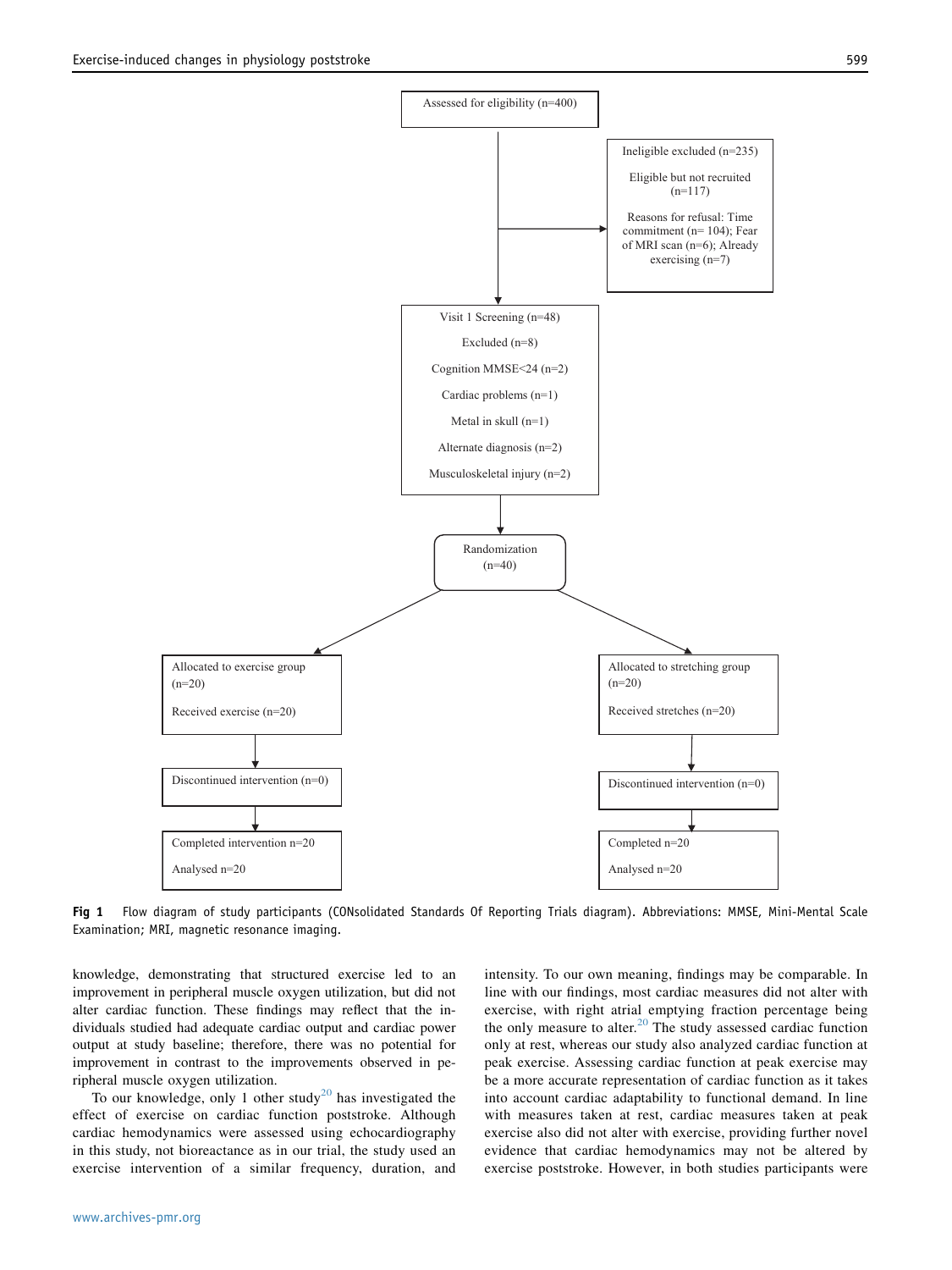<span id="page-5-0"></span>Table 1 CRF and functional outcome measures at baseline and 19wk for exercise and control groups

|                                                                               | Exercise Group $(n=20)$ |                 |                 |                 |              | Control Group $(n=20)$ |                  |           |                 | Time (95%<br>Group |                |                      |                                                       |
|-------------------------------------------------------------------------------|-------------------------|-----------------|-----------------|-----------------|--------------|------------------------|------------------|-----------|-----------------|--------------------|----------------|----------------------|-------------------------------------------------------|
| Variable                                                                      | <b>Baseline</b>         |                 | 19wk            |                 | $\Delta$     | P                      | <b>Baseline</b>  |           | 19wk            |                    | $\Delta$       | P                    | Confidence Interval)                                  |
| Cardiorespiratory measures                                                    |                         |                 |                 |                 |              |                        |                  |           |                 |                    |                |                      |                                                       |
| Peak oxygen<br>consumption<br>$(mL/(kg \cdot min))$                           | 18 5                    |                 | 21 <sub>5</sub> |                 | 3            | $< 0.01$ *             | 18 5             |           | 18 5            |                    | $\mathbf 0$    | .62                  | $< .01$ * (1.3 to 5.2)                                |
| Peak work rate (W)                                                            | 112 36                  |                 | 121 37          |                 | 9            | $-.01*$                | 105 34           |           | 101 35          |                    | 4              | .13                  | $< .01$ <sup>*</sup> (0.1 to 0.3)                     |
| Peak arterial-venous<br>oxygen difference<br>(mL of $0_2/100$ mL<br>of blood) |                         | $9.2$ 2.7       | 11.4 2.9        |                 | 2.2          | $\langle .01^*$        |                  | $9.1$ 2.4 | $10.1$ 3.0      |                    | $\mathbf{1}$   | $< .05$ <sup>T</sup> | $0.09$ ( $0.2$ to 2.5)                                |
| Peak cardiac output<br>(L/min)                                                | 17.24                   |                 | $17.7$ 4.2      |                 | 0.5          | .44                    | 16.2 2.9         |           | 15.8 2.6        |                    | 0.4            | .26                  | $0.23$ ( $0.5$ to 2.1)                                |
| Peak cardiac power<br>output (W)                                              |                         | $4.8$ 1.3       |                 | 5.0 1.35        | 0.2          | .45                    |                  | 4.6 0.93  |                 | $4.2$ 1.4          | 0.5            | $\cdot$ 1            | $0.145$ ( $0.1$ to $0.9$ )                            |
| Baseline cardiac<br>output (L/min)                                            |                         | $5.6$ 1.2       | 5.54 1.4        |                 | 0.1          | .93                    |                  | 5.8 0.8   | 5.42 0.8        |                    | 0.4            | .03 <sup>†</sup>     | $0.12$ ( $0.1$ to $0.9$ )                             |
| Baseline cardiac<br>power output (W)                                          | $1.26$ 0.4              |                 | $1.26$ 0.4      |                 | $\mathbf{0}$ | .91                    | $1.29$ 0.2       |           | $1.25$ 0.2      |                    | 0.0            | .36                  | $0.6$ ( $0.1$ to $0.18$ )                             |
| Physical performance                                                          |                         |                 |                 |                 |              |                        |                  |           |                 |                    |                |                      |                                                       |
| 6MWT distance (m)                                                             |                         | 428 131         |                 | 513 131         | 85           | $-.01*$                |                  | 419 127   |                 | 441 126            | 22             | $< .05$ <sup>T</sup> | $< .01$ * (42 to 86)                                  |
| 10MWT speed $(m/s)$                                                           |                         | $1.2 \quad 0.4$ |                 | $1.5 \quad 0.3$ | 0.3          | $\leftarrow .01*$      | 1.2              | 0.3       |                 | $1.3 \quad 0.3$    | 0.1            | $.01^{\dagger}$      | $< .01$ <sup>*</sup> (0.1 to 0.3)                     |
| TUG test score (s)                                                            | 11 9                    |                 | $8.4\t6$        |                 | 2.6          | $\langle .01 \star$    | 9.8 <sub>5</sub> |           | 9               | -5                 | 0.8            | .06                  | $< .05$ <sup><math>\degree</math></sup> ( 3.5 to 2.4) |
| <b>BBS</b> score                                                              | 50 4                    |                 | 55 2            |                 | 5            | $-.01*$                |                  | 50 5.6    | 52 <sub>5</sub> |                    | $\overline{c}$ | $< .05^{\dagger}$    | $<.01$ * (0.9 to 5)                                   |

NOTE. Values are mean SD or as otherwise indicated. Group x time indicates between group differences using change scores (significance and confidence intervals).

Abbreviation:  $\Delta$ , change score.

 $*$  P<.01.

 $\dagger$  P <.05.

recruited at least 6 months poststroke. The participants may have initially presented with reduced cardiac function in the early stages of stroke, which may have been resolved by early physiotherapy and exercise interventions. To our knowledge, little research has been conducted on cardiac function and how it is affected by exercise in the early stages of poststroke and this area warrants further investigation.

Although no change was noted in cardiac hemodynamics in our study, exercise-induced change was observed in peripheral muscle oxygen utilization. Stroke can lead to peripheral impairments including severe unilateral muscle atrophy, $2<sup>1</sup>$  an increase in intramuscular fat, $^{22}$  $^{22}$  $^{22}$  a shift toward fast twitch, fatigue prone muscle fibers,<sup>[23](#page-7-0)</sup> and a marked increase in the expression of tumor necrosis factor  $\alpha$ <sup>[24](#page-7-0)</sup> Peripheral changes including vascular remodeling<sup>[25](#page-7-0)</sup> and a reduction in blood flow<sup>[26](#page-7-0)</sup> have also been observed poststroke in the femoral artery of the affected lower limb.

The exercise-induced improvements in peripheral muscle observed during this study indicate that it may be possible to use exercise to mediate peripheral complications resulting from stroke. The most effective form of exercise to promote these peripheral changes, however, has yet to be discovered. Our intervention combined functional strengthening, balance work, flexibility, and aerobic exercise. A more specific peripheral training regime, however, may have increased peripheral adaptation.

A 4-week (3times/wk) program of single limb exercise (SLE) has been shown to effectively modify peripheral hemodynamics.<sup>2</sup>

The SLE program increased femoral artery blood flow and diameter, which may have enhanced oxygen uptake in the hemiparetic limb. Although the SLE program led to vascular changes, the overall peak oxygen consumption was not altered, limiting the application of this intervention.<sup>[28](#page-7-0)</sup> Reasons for the lack of change in peak oxygen consumption may have been due to the relatively short training period used in the study and methods used for measuring CRF (exercise testing was performed on a total body recumbent stepper). A longer SLE training regime may lead to peripheral adaptations and greater improvements in peak oxygen consumption. An SLE program focusing on the hemiparetic limb, however, may not lead to the global improvements in CRF and function observed in response to the functional training program delivered in our study. $\frac{8}{3}$  $\frac{8}{3}$  $\frac{8}{3}$ 

Patient dissatisfaction after stroke is often related to functional outcome, rather than reduced CRF as measured by peak oxygen consumption.<sup>[29](#page-7-0)</sup> The exercise intervention delivered in this trial led to significant improvements in all the functional measures undertaken. Although previous data have demonstrated that peak oxygen consumption levels are associated with functional outcome measures in various conditions,  $30,31$  our results demonstrated only a moderate significant correlation between exercise-induced change in peak oxygen consumption and 2 of the functional outcome measures: walking speed and TUG test. No significant relations were observed between peak oxygen consumption and the other functional outcome measures (10MWT and BBS) and between peripheral muscle oxygen utilization and all the 4 functional outcome measures.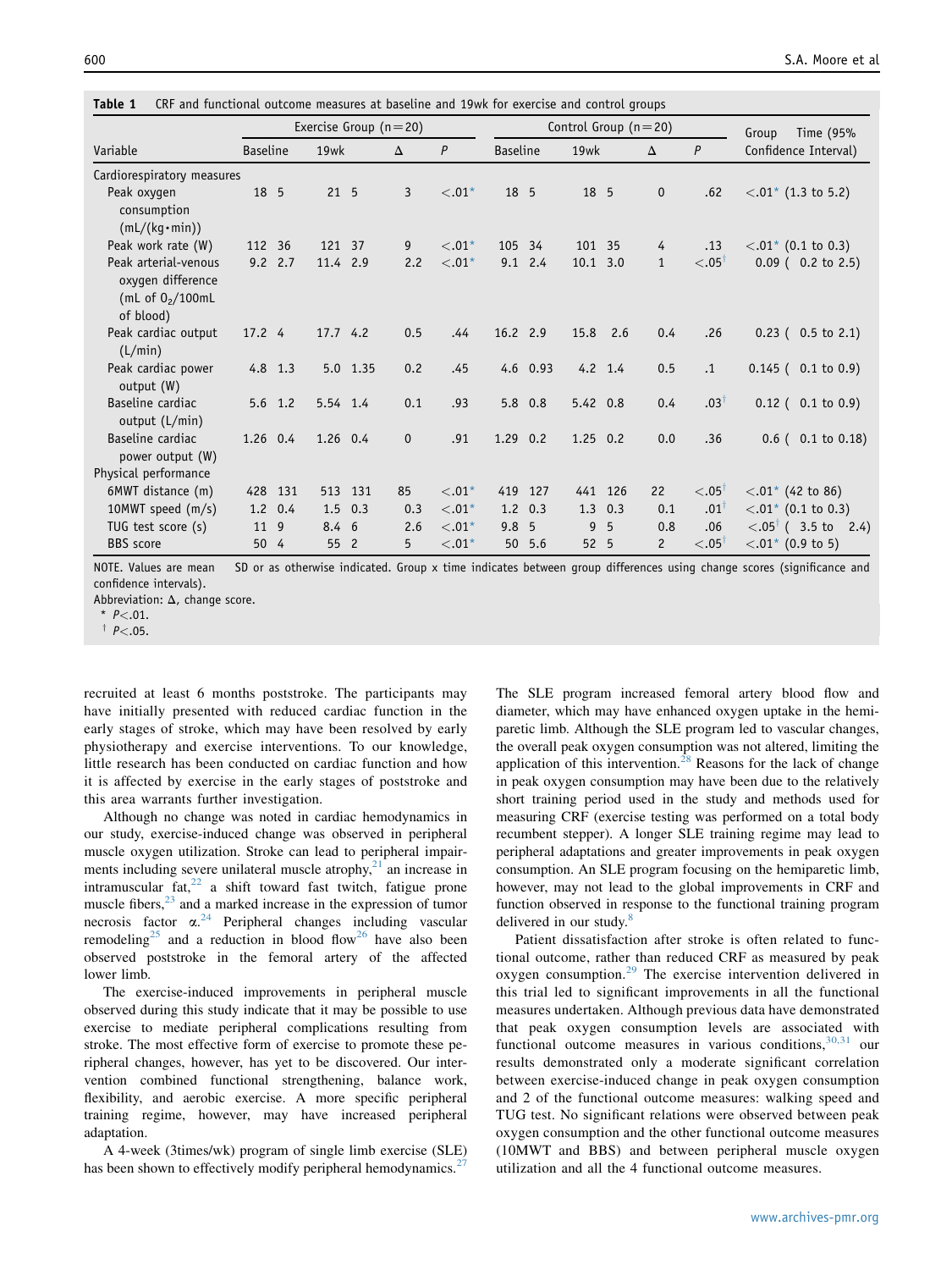<span id="page-6-0"></span>

Fig 2 Relation (A) between peak oxygen consumption and cardiac output and (B) between peak oxygen consumption and arterial-venous oxygen difference.

Previous cross-sectional studies $32,33$  have demonstrated that after stroke, measures of CRF do not correlate strongly with functional outcome measures such as 6MWT. Our study supports these findings, demonstrating that exercise-related improvements in peak oxygen consumption were not strongly related to functional improvements as first hypothesized. This lack of relation between function and physiology could be due to impairments associated with stroke, such as balance, fatigue, cognition, and mood, affecting performance on functional tests that may not have affected performance on the exercise test conducted while sitting on a recumbent bike. Indeed, balance appears to be one of the strongest predictors of 6MWT distance, $32$  and 6MWT distance has also been previously correlated to quality-of-life measures.<sup>[34](#page-7-0)</sup>

An interesting finding yet to be discussed was the improvement observed in the control group in peak arterial-venous oxygen difference and 3 of the functional outcome measures. There is some evidence to suggest that measures such as 6MWT may be subject to learning effects.<sup>[35](#page-8-0)</sup> Learning effects may have accounted for the functional improvements observed; however, maximal

|  | Table 2 Correlations between change in peak oxygen              |  |  |  |
|--|-----------------------------------------------------------------|--|--|--|
|  | consumption and arterial-venous oxygen difference and change in |  |  |  |
|  | functional outcome measures                                     |  |  |  |

| Functional      | Peak Oxygen           | Arterial-Venous Oxygen  |
|-----------------|-----------------------|-------------------------|
| <b>Outcome</b>  | Consumption           | Difference Change Score |
| Measure         | Change Score          | (mL of $02/100$ mL of   |
| (Change Scores) | $(mL/(kg \cdot min))$ | blood)                  |
| 6MWT            |                       |                         |
| r               | .04                   | .02                     |
| $\overline{P}$  | .88                   | .92                     |
| 10MWT           |                       |                         |
| r               | .48                   | .15                     |
| $\overline{P}$  | $-.05*$               | .53                     |
| TUG test        |                       |                         |
| r               | .47                   | .04                     |
| $\overline{P}$  | $-.05*$               | .86                     |
| <b>BBS</b>      |                       |                         |
| r               | .25                   | .4                      |
| P               | .28                   | .12                     |

Abbreviations: P. 2-tailed significance level: r. Pearson correlation. 2-tailed significance level.

cycle ergometer testing has not been linked to the same type of effect.<sup>[36](#page-8-0)</sup> The intervention delivered to the control group was a low-intensity stretching program that was not designed to improve function or fitness, but may have led to the physiological and functional changes observed in the control group. However, the between-group analysis demonstrated that any improvements in the control group were significantly lower than those in the exercise group.

#### Study limitations

The strength of this study lies in the novel exploration of exerciseinduced peripheral and central adaptations poststroke. The study is, however, not without limitations. The trial did not allow for follow-up; therefore, we were not able to establish whether shortterm changes were maintained. To be eligible to take part in the trial, participants had to be able to complete a 6MWT and they were from a single center, limiting the applicability of the study findings to a broader population with stroke. The cohort recruited was also predominantly male, with mild disability also reducing external validity. However, it is still important to explore responses in patients with nondisabling strokes as they are linked to further stroke, cardiovascular events, and death. $37$ 

## Conclusions

This study is the first to explore the effect of exercise on cardiac and peripheral muscle adaptations and the relation between exercise-induced changes in physiology and function. The exercise program led to significant improvements in peak oxygen consumption and peripheral muscle oxygen utilization, with no improvement in cardiac output and cardiac power output. Exercise-induced change in peak oxygen consumption was related to peripheral adaptations, but not to central adaptations or function. Future research should establish the most effective interventions to promote change in peripheral muscle oxygen utilization, peak oxygen consumption, and function poststroke.

## Suppliers

- a. Heart rate monitor RS400; Polar, Finland.
- b. METALYZER 3B; Cortex, Leipzig, Germany.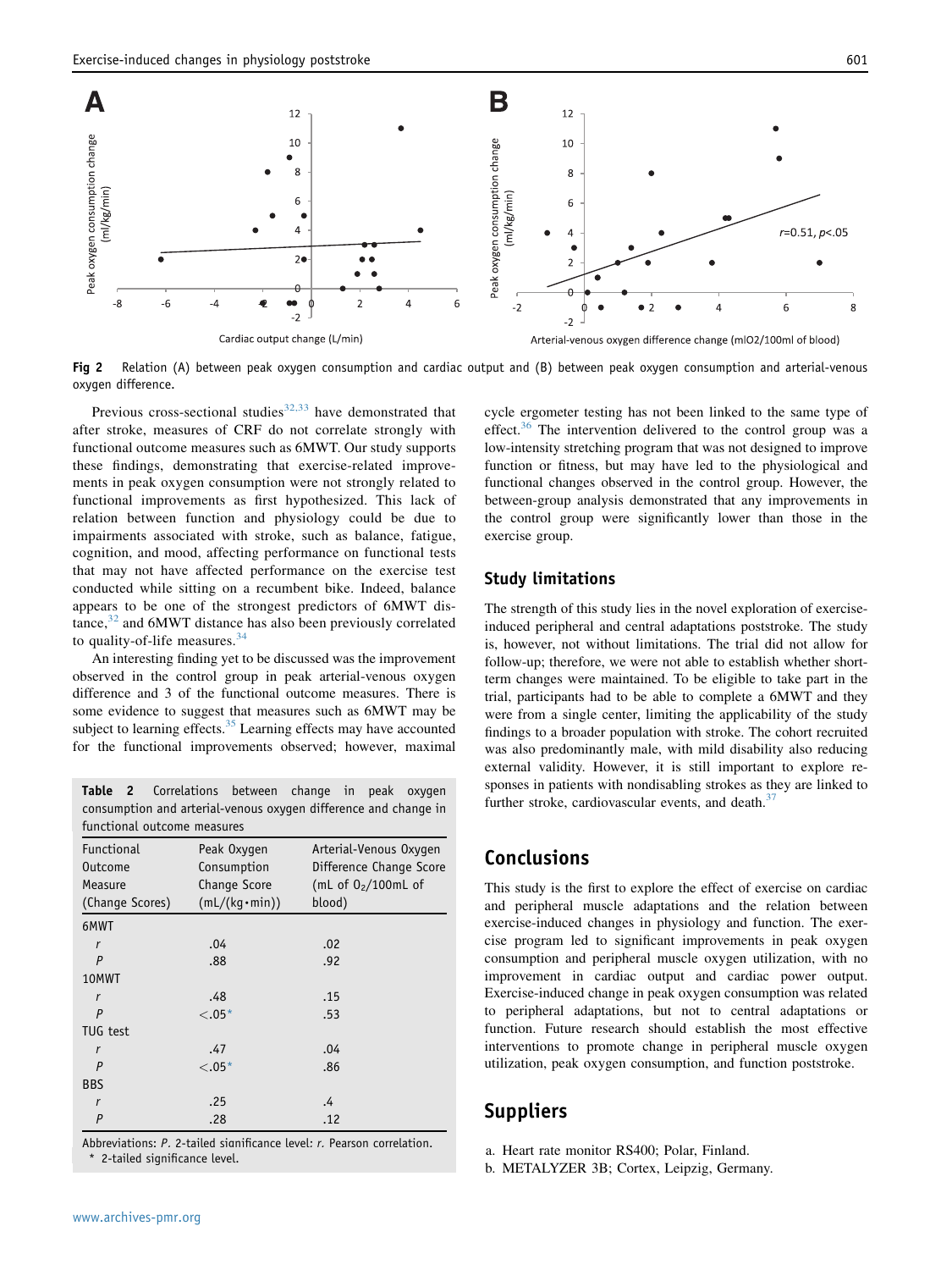- <span id="page-7-0"></span>c. Corival; Lode, Groningen, The Netherlands.
- d. Custo; CustoMed GmbH, Ottobrunn, Germany.
- e. CHEETAH NICOM; Cheetah Medical, Vancouver.

## Keywords

Cardiac output; Exercise; Physical fitness; Rehabilitation; Stroke

## Corresponding author

Sarah A. Moore, PhD, Institute of Cellular Medicine, Newcastle University, 4th Floor William Leech Bldg, Newcastle upon Tyne NE2 4HH, United Kingdom. E-mail address: [s.a.moore@ncl.ac.](mailto:s.a.moore@ncl.ac.uk) [uk](mailto:s.a.moore@ncl.ac.uk).

## Acknowledgments

We thank the National Institute for Health North East Stroke Research Network for assistance with recruiting participants and undertaking blinded outcome assessments and Simon Clark for assistance with the exercise intervention.

## References

- 1. Smith AC, Saunders DH, Mead G. [Cardiorespiratory](http://refhub.elsevier.com/S0003-9993(15)01574-9/sref1) fitness after stroke: a systematic review. Int J Stroke [2012;7:499-510](http://refhub.elsevier.com/S0003-9993(15)01574-9/sref1).
- 2. Hackam DG, Spence D. [Combining](http://refhub.elsevier.com/S0003-9993(15)01574-9/sref2) multiple approaches for the secondary prevention of vascular events after stroke: a [quantitative](http://refhub.elsevier.com/S0003-9993(15)01574-9/sref2) modeling study. Stroke [2007;38:1881-5.](http://refhub.elsevier.com/S0003-9993(15)01574-9/sref2)
- 3. Bassett DR, Howley ET. Limiting factors for [maximum](http://refhub.elsevier.com/S0003-9993(15)01574-9/sref3) oxygen uptake and determinants of endurance [performance.](http://refhub.elsevier.com/S0003-9993(15)01574-9/sref3) Med Sci Sports Exerc [2000;32:70-84](http://refhub.elsevier.com/S0003-9993(15)01574-9/sref3).
- 4. Tomczak CR, Jelani A, Haennel RG, [Haykowsky](http://refhub.elsevier.com/S0003-9993(15)01574-9/sref4) MJ, Welsh R, Manns PJ. Cardiac reserve and [pulmonary](http://refhub.elsevier.com/S0003-9993(15)01574-9/sref4) gas exchange kinetics in patients with stroke. Stroke [2008;39:3102-6](http://refhub.elsevier.com/S0003-9993(15)01574-9/sref4).
- 5. [Jakovljevic](http://refhub.elsevier.com/S0003-9993(15)01574-9/sref5) DG, Moore SA, Tan L-B, Rochester L, Ford GA, Trenell MI. [Discrepancy](http://refhub.elsevier.com/S0003-9993(15)01574-9/sref5) between cardiac and physical functional reserves in stroke. Stroke [2012;43:1422-5](http://refhub.elsevier.com/S0003-9993(15)01574-9/sref5).
- 6. Billinger SA, Coughenour E, [Mackay-Lyons](http://refhub.elsevier.com/S0003-9993(15)01574-9/sref6) MJ, Ivey FM. Reduced [cardiorespiratory](http://refhub.elsevier.com/S0003-9993(15)01574-9/sref6) fitness after stroke: biological consequences and [exercise-induced](http://refhub.elsevier.com/S0003-9993(15)01574-9/sref6) adaptations. Stroke Res Treat 2012; [2012:959120](http://refhub.elsevier.com/S0003-9993(15)01574-9/sref6).
- 7. Roth E. Heart disease in patients with stroke: [incidence,](http://refhub.elsevier.com/S0003-9993(15)01574-9/sref7) impact, and implications for [rehabilitation.](http://refhub.elsevier.com/S0003-9993(15)01574-9/sref7) Part I: Classification and prevalence. Arch Phys Med Rehabil [1993;74:752-60.](http://refhub.elsevier.com/S0003-9993(15)01574-9/sref7)
- 8. Moore SA, Hallsworth K, Jakovljevic DG, et al. Effects of [community](http://refhub.elsevier.com/S0003-9993(15)01574-9/sref8) exercise therapy on [metabolic,](http://refhub.elsevier.com/S0003-9993(15)01574-9/sref8) brain, physical and cognitive function following stroke: a randomised controlled pilot trial. [Neurorehabil](http://refhub.elsevier.com/S0003-9993(15)01574-9/sref8) Neural Repair [2015;29:623-35.](http://refhub.elsevier.com/S0003-9993(15)01574-9/sref8)
- 9. Fletcher G, Balady G, [Amsterdam](http://refhub.elsevier.com/S0003-9993(15)01574-9/sref9) E, et al. Exercise standards for testing and training: a statement for the healthcare [professionals](http://refhub.elsevier.com/S0003-9993(15)01574-9/sref9) from the American Heart [Association.](http://refhub.elsevier.com/S0003-9993(15)01574-9/sref9) Circulation 2001;104: [1694-740.](http://refhub.elsevier.com/S0003-9993(15)01574-9/sref9)
- 10. Eng J, Dawson A, [Marigold](http://refhub.elsevier.com/S0003-9993(15)01574-9/sref10) D, Pang M. Fitness and mobility exercise program: a [community-based](http://refhub.elsevier.com/S0003-9993(15)01574-9/sref10) group exercise program for people living with stroke. Guidelines and manual. [Vancouver:](http://refhub.elsevier.com/S0003-9993(15)01574-9/sref10) Heart and Stroke [Foundation](http://refhub.elsevier.com/S0003-9993(15)01574-9/sref10) of B.C. & Yukon; 2006.
- 11. Goldberg L, Elliot DL, Kuehl KS. [Asessment](http://refhub.elsevier.com/S0003-9993(15)01574-9/sref11) of exercise intensity formulas by use of [ventilatory](http://refhub.elsevier.com/S0003-9993(15)01574-9/sref11) threshold. Chest 1988;94: [95-8](http://refhub.elsevier.com/S0003-9993(15)01574-9/sref11).
- 12. Kaminsky L, [Bonzheim](http://refhub.elsevier.com/S0003-9993(15)01574-9/sref12) K, Garber C, et al. ACSM's resource manual for guidelines for exercise testing and prescription. [Philadelphia:](http://refhub.elsevier.com/S0003-9993(15)01574-9/sref12) [Lippincott](http://refhub.elsevier.com/S0003-9993(15)01574-9/sref12) Williams & Wilkins; 2006.
- 13. [Jakovljevic](http://refhub.elsevier.com/S0003-9993(15)01574-9/sref13) DG, Moore S, Hallsworth K, Fattakhova G, Thoma C, Trenell MI. [Comparison](http://refhub.elsevier.com/S0003-9993(15)01574-9/sref13) of cardiac output determined by bioimpedance and [bioreactance](http://refhub.elsevier.com/S0003-9993(15)01574-9/sref13) methods at rest and during exercise. J Clin Monit Comput [2012;26:63-8](http://refhub.elsevier.com/S0003-9993(15)01574-9/sref13).
- 14. Jones TW, Houghton D, Cassidy S, [MacGowan](http://refhub.elsevier.com/S0003-9993(15)01574-9/sref14) GA, Trenell MI, Jakovljevic DG. [Bioreactance](http://refhub.elsevier.com/S0003-9993(15)01574-9/sref14) is a reliable method for estimating cardiac output at rest and during exercise. Br J Anaesth [2015;115:](http://refhub.elsevier.com/S0003-9993(15)01574-9/sref14) [386-91](http://refhub.elsevier.com/S0003-9993(15)01574-9/sref14).
- 15. American Thoracic Society. ATS [statement:](http://refhub.elsevier.com/S0003-9993(15)01574-9/sref15) guidelines for the sixminute walk test. Am J Respir Crit Care Med [2002;166:111-7.](http://refhub.elsevier.com/S0003-9993(15)01574-9/sref15)
- 16. Lord SE, Rochester L. [Measurement](http://refhub.elsevier.com/S0003-9993(15)01574-9/sref37) of community ambulation after stroke: Current status and future [developments.](http://refhub.elsevier.com/S0003-9993(15)01574-9/sref37) Stroke 2005;36: [1457-61](http://refhub.elsevier.com/S0003-9993(15)01574-9/sref37).
- 17. Podsialo D, [Richardson](http://refhub.elsevier.com/S0003-9993(15)01574-9/sref16) S. The timed "Up and Go": a test of basic [functional](http://refhub.elsevier.com/S0003-9993(15)01574-9/sref16) mobility for frail elderly persons. J Am Geriat Soc 1991;39: [142-8](http://refhub.elsevier.com/S0003-9993(15)01574-9/sref16).
- 18. Blum L, [Korner-Bitensky](http://refhub.elsevier.com/S0003-9993(15)01574-9/sref17) N. Usefulness of the Berg Balance Scale in stroke rehabilitation: a systematic review. Phys Ther [2008;88:559-66.](http://refhub.elsevier.com/S0003-9993(15)01574-9/sref17)
- 19. Cohen JD. Statistical power analysis for the [behavioural](http://refhub.elsevier.com/S0003-9993(15)01574-9/sref18) sciences. 2nd ed. New York: [Academic](http://refhub.elsevier.com/S0003-9993(15)01574-9/sref18) Pr; 1988.
- 20. Tang A, Eng JJ, Krassioukov AV, et al. [Exercise-induced](http://refhub.elsevier.com/S0003-9993(15)01574-9/sref19) changes in [cardiovascular](http://refhub.elsevier.com/S0003-9993(15)01574-9/sref19) function after stroke: a randomized controlled trial. Int J Stroke [2014;9:883-9](http://refhub.elsevier.com/S0003-9993(15)01574-9/sref19).
- 21. Ryan AS, [Dobrovolny](http://refhub.elsevier.com/S0003-9993(15)01574-9/sref20) CL, Smith GV, Silver KH, Macko RF. Hemiparetic muscle atrophy and increased [intramuscular](http://refhub.elsevier.com/S0003-9993(15)01574-9/sref20) fat in stroke patients. Arch Phys Med Rehabil [2002;83:1703-7.](http://refhub.elsevier.com/S0003-9993(15)01574-9/sref20)
- 22. Ryan AS, Buscemi A, Forrester L, [Hafer-Macko](http://refhub.elsevier.com/S0003-9993(15)01574-9/sref21) CE, Ivey FM. Atrophy and [intramuscular](http://refhub.elsevier.com/S0003-9993(15)01574-9/sref21) fat in specific muscles of the thigh. Neurorehabil Neural Repair [2011;25:865-72](http://refhub.elsevier.com/S0003-9993(15)01574-9/sref21).
- 23. De Deyne PG, [Hafer-Macko](http://refhub.elsevier.com/S0003-9993(15)01574-9/sref22) CE, Ivey FM, Ryan AS, Macko RF. Muscle molecular [phenotype](http://refhub.elsevier.com/S0003-9993(15)01574-9/sref22) after stroke is associated with gait speed. Muscle Nerve [2004;30:209-15](http://refhub.elsevier.com/S0003-9993(15)01574-9/sref22).
- 24. [Hafer-Macko](http://refhub.elsevier.com/S0003-9993(15)01574-9/sref23) CE, Yu S, Ryan AS, Ivey FM, Macko RF. Elevated tumor necrosis [factor-alpha](http://refhub.elsevier.com/S0003-9993(15)01574-9/sref23) in skeletal muscle after stroke. Stroke [2005;36:2021-3](http://refhub.elsevier.com/S0003-9993(15)01574-9/sref23).
- 25. Billinger SA, Kluding PM. Use of Doppler [ultrasound](http://refhub.elsevier.com/S0003-9993(15)01574-9/sref24) to assess femoral artery adaptations in the [hemiparetic](http://refhub.elsevier.com/S0003-9993(15)01574-9/sref24) limb in people with stroke. Cerebrovasc Dis [2009;27:552-8](http://refhub.elsevier.com/S0003-9993(15)01574-9/sref24).
- 26. Landin S, Hagenfeldt L, Saltin B, Wahren J. Muscle [metabolism](http://refhub.elsevier.com/S0003-9993(15)01574-9/sref25) during exercise in [hemiparetic](http://refhub.elsevier.com/S0003-9993(15)01574-9/sref25) patients. Clin Sci Mol Med 1977;53: [257-69](http://refhub.elsevier.com/S0003-9993(15)01574-9/sref25).
- 27. Billinger S, [Gajewski](http://refhub.elsevier.com/S0003-9993(15)01574-9/sref26) B, Guo L, Kluding M. Single limb exercise induces femoral artery [remodeling](http://refhub.elsevier.com/S0003-9993(15)01574-9/sref26) and improves blood flow in hemiparetic leg post stroke. Stroke [2009;40:3086-90.](http://refhub.elsevier.com/S0003-9993(15)01574-9/sref26)
- 28. [Billinger](http://refhub.elsevier.com/S0003-9993(15)01574-9/sref27) SA, Guo LX, Pohl PS, Kluding PM. Single limb exercise: pilot study of [physiological](http://refhub.elsevier.com/S0003-9993(15)01574-9/sref27) and functional responses to forced use of the [hemiparetic](http://refhub.elsevier.com/S0003-9993(15)01574-9/sref27) lower extremity. Top Stroke Rehabil 2010;17: [128-39.](http://refhub.elsevier.com/S0003-9993(15)01574-9/sref27)
- 29. Soloman NA, Glick HA, Russo CJ, Lee J, [Schulman](http://refhub.elsevier.com/S0003-9993(15)01574-9/sref28) KA. Patient preferences for stroke outcomes. Stroke [1994;25:1721-5](http://refhub.elsevier.com/S0003-9993(15)01574-9/sref28).
- 30. Cahalin LP, [Pappagianopoulos](http://refhub.elsevier.com/S0003-9993(15)01574-9/sref29) P, Prevost S. The relationship of the 6-min walk test to maximal oxygen [consumption](http://refhub.elsevier.com/S0003-9993(15)01574-9/sref29) in transplant [candidates](http://refhub.elsevier.com/S0003-9993(15)01574-9/sref29) with end-stage lung disease. Chest 1995;108: [452-9.](http://refhub.elsevier.com/S0003-9993(15)01574-9/sref29)
- 31. Cahalin LP, Mathier MA, Semigran MJ. The [six-minute](http://refhub.elsevier.com/S0003-9993(15)01574-9/sref30) walk test predicts oxygen uptake and survival in patients with [advanced](http://refhub.elsevier.com/S0003-9993(15)01574-9/sref30) heart failure. Chest [1996;110:325-32.](http://refhub.elsevier.com/S0003-9993(15)01574-9/sref30)
- 32. Pang MY, Eng JJ, Dawson AS. [Relationship](http://refhub.elsevier.com/S0003-9993(15)01574-9/sref31) between ambulatory capacity and [cardiorespiratory](http://refhub.elsevier.com/S0003-9993(15)01574-9/sref31) fitness in chronic stroke: influence of stroke-specific impairments. Chest [2005;127:495-501.](http://refhub.elsevier.com/S0003-9993(15)01574-9/sref31)
- 33. Tang A, Sibley KM, Bayley MT, [McIlroy](http://refhub.elsevier.com/S0003-9993(15)01574-9/sref32) WE, Brooks D. Do functional walk tests reflect [cardiorespiratory](http://refhub.elsevier.com/S0003-9993(15)01574-9/sref32) fitness in sub-acute stroke? J Neuroeng Rehabil [2006;3:23](http://refhub.elsevier.com/S0003-9993(15)01574-9/sref32).